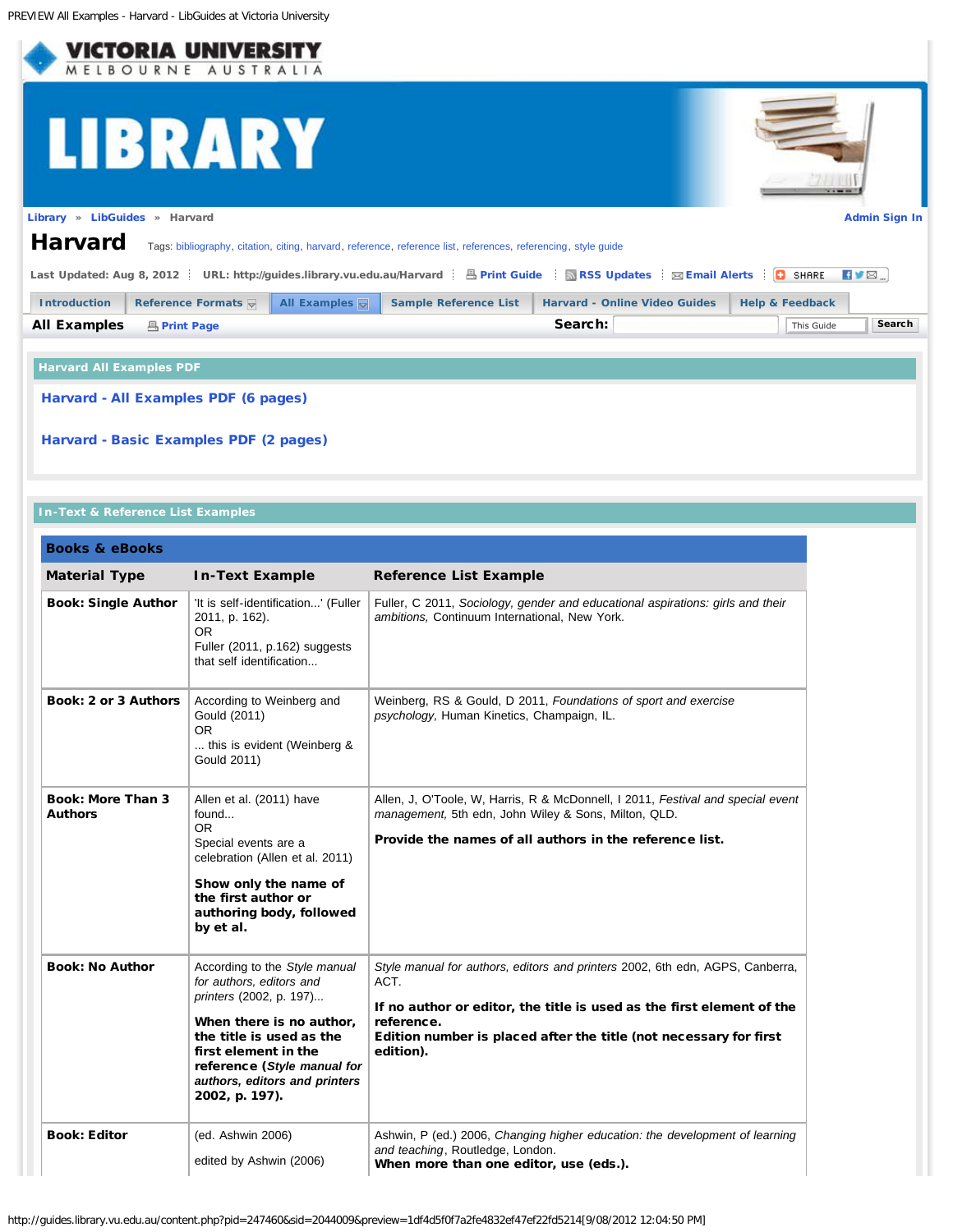| Chapter or part of a<br>Book to which a<br>number of authors<br>have contributed                                               | Boud (2006, p. 23) states that<br>self-directed learning<br>OR.<br>Self-directed learning is<br>(Boud 2006, p. 23)<br>In the in-text reference<br>name the author of the<br>chapter. | Boud, D 2006, 'Aren't we all learner-centred now?: the bittersweet flavour of<br>success', in P Ashwin (ed.), Changing higher education: the development of<br>learning and teaching, Routledge, London, pp. 19-32.                                                                      |
|--------------------------------------------------------------------------------------------------------------------------------|--------------------------------------------------------------------------------------------------------------------------------------------------------------------------------------|------------------------------------------------------------------------------------------------------------------------------------------------------------------------------------------------------------------------------------------------------------------------------------------|
| <b>Book: Translator &amp;</b><br><b>Author</b>                                                                                 | (Marklund 2011)                                                                                                                                                                      | Marklund, L 2011, Exposed, trans. N Smith, Random House, Canada.                                                                                                                                                                                                                         |
| <b>Book: Organisation</b><br>as Author                                                                                         | (Australian Bureau of Statistics<br>2011)                                                                                                                                            | Australian Bureau of Statistics 2011, 2011 Census dictionary, cat. no. 2901.0,<br>ABS, Canberra.                                                                                                                                                                                         |
|                                                                                                                                | Department of Health and<br>Family Services prepared the<br>guidelines (DHFS 2007)                                                                                                   | Department of Health and Family Services 2007, Youth suicide in Australia: the<br>National Youth Suicide Prevention Strategy, AGPS, Canberra.                                                                                                                                            |
|                                                                                                                                | Abbreviations can be<br>used for long<br>organisational names but<br>be consistent.                                                                                                  |                                                                                                                                                                                                                                                                                          |
| <b>Ebook</b>                                                                                                                   | (Rosen 2011)<br>OR.<br>Rosen (2011) regards                                                                                                                                          | Rosen, L 2011, The culture of Islam: changing aspects of contemporary<br>Muslim life, University of Chicago Press, Chicago.                                                                                                                                                              |
|                                                                                                                                |                                                                                                                                                                                      | Ebooks are referenced in the same way as print books.                                                                                                                                                                                                                                    |
| <b>Book on eReader</b>                                                                                                         | (Tsiolkas 2010)<br>For direct quotations of<br>online material without<br>pagination, name the<br>major sections, chapter,<br>section, and paragraph<br>number.                      | Tsiolkas, C 2010, The slap, eReader version, accessed 14 September 2011<br>from Amazon.com.                                                                                                                                                                                              |
| Multiple works same<br>author                                                                                                  | Marketing requires matching<br>your customers' needs<br>(McDonald & Payne 1996,<br>2006)<br>OR.<br>McDonald and Payne (1996,<br>2006) state                                          | McDonald, M & Payne, A 1996, Marketing planning for services, Butterworth-<br>Heinemann, Oxford.<br>McDonald, M & Payne, A 2006, Marketing plans for service businesses: a<br>complete guide, 2nd edn, Elsevier Butterworth-Heinemann, Oxford.                                           |
| When you are<br>referring to the<br>ideas or words of an<br>author who has<br>been cited in the<br>book you are<br>referencing | optimistic, independent yet<br>good at collaboration'<br>(Tapscott, cited in El-Shamy<br>2004, p.25).<br>Provide names of both<br>authors.                                           | El-Shamy, S 2004, How to design and deliver training for the new and<br>emerging generations, Wiley, San Francisco.<br>Provide the reference for the book that you actually read.                                                                                                        |
| <b>Journal Articles</b>                                                                                                        |                                                                                                                                                                                      |                                                                                                                                                                                                                                                                                          |
| <b>Material Type</b>                                                                                                           | <b>In-Text Example</b>                                                                                                                                                               | <b>Reference List Example</b>                                                                                                                                                                                                                                                            |
| <b>Journal Article: Print</b>                                                                                                  | (Cant 2010)<br>OR<br>Cant (2010) suggests                                                                                                                                            | Cant, RP 2010, 'Investing in patients' nutrition: nutrition risk screening in<br>hospital', Australian Journal of Advanced Nursing, vol. 28, no. 2, pp. 81-87.<br>An article obtained from a Database, from E-reserve or from<br>WebCT is referenced in the same way as a print article. |
| Journal Article with<br>two authors                                                                                            | (Allen & Black 1995)<br>0R<br>Allen and Black (1995) have<br>found                                                                                                                   | Allen, MC & Black, R 1995, 'The future of instructional designers in Australia',<br>Distance Education, vol. 15, no.2, pp. 16-25.                                                                                                                                                        |
| Journal Article with<br>three authors                                                                                          | (Allen, Zuboff & Black 1994)<br>0R<br>Allen, Zuboff and Black (1994)                                                                                                                 | Allen, MC, Zuboff, T & Black, R 1994, 'Instructional designers in Australia: the<br>state of play', Distance Education, vol. 16, no.1, pp. 26-34.                                                                                                                                        |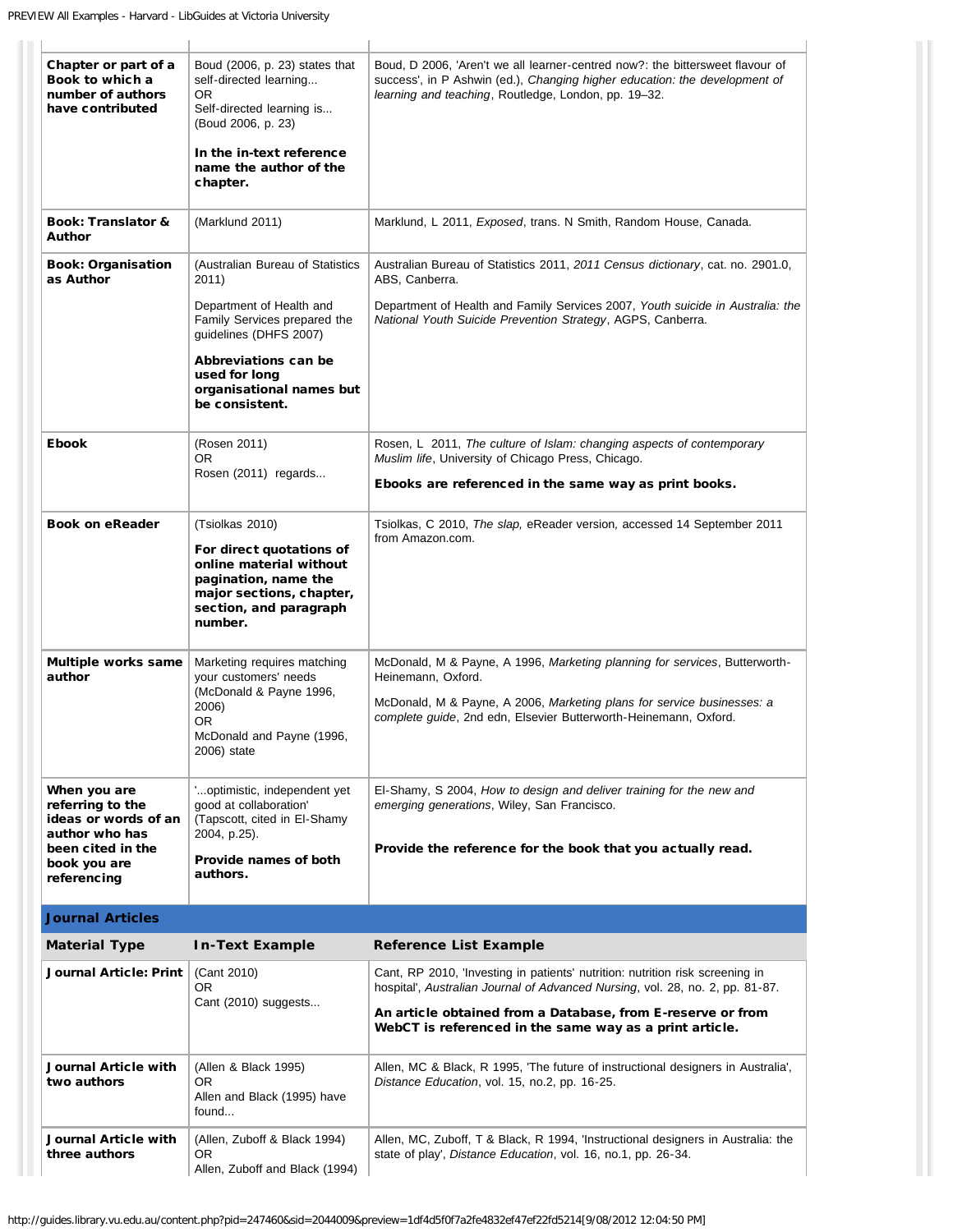|                                                                     | have found                                                                                                                                               |                                                                                                                                                                                                                                                                                                                                                                                                             |
|---------------------------------------------------------------------|----------------------------------------------------------------------------------------------------------------------------------------------------------|-------------------------------------------------------------------------------------------------------------------------------------------------------------------------------------------------------------------------------------------------------------------------------------------------------------------------------------------------------------------------------------------------------------|
| Journal Article with<br>more than three<br>authors                  | (Allen et al. 1993)<br>OR.<br>Allen et al. (1993) have<br>found                                                                                          | Allen, MC, Grant, BA, Zuboff, T & Black, R 1993, 'Instructional designers in<br>Australia: a brief history', Distance Education, vol. 14, no.3, pp. 15-17.                                                                                                                                                                                                                                                  |
| <b>Newspapers</b>                                                   |                                                                                                                                                          |                                                                                                                                                                                                                                                                                                                                                                                                             |
| <b>Material Type</b>                                                | <b>In-Text Example</b>                                                                                                                                   | <b>Reference List Example</b>                                                                                                                                                                                                                                                                                                                                                                               |
| <b>Newspaper: Print</b>                                             | (Gordon 2011)                                                                                                                                            | Gordon, M 2011, 'The boat that changed it all', The Age, 20 August, p. 18.                                                                                                                                                                                                                                                                                                                                  |
|                                                                     |                                                                                                                                                          | An article obtained from a Database, from E-reserve or from<br>WebCT is referenced in the same way as a print article.                                                                                                                                                                                                                                                                                      |
| Newspaper: from a<br>Website                                        | (Norton 2011)                                                                                                                                            | Norton, A 2011, 'Why teaching must be rated', The Age, 11 October, viewed<br>13 October 2011, <http: eduaction="" national="" why-teaching-<br="" www.theage.com.au="">must-be-rated-20111010-1lhc6.html&gt;.</http:>                                                                                                                                                                                       |
| Newspaper article:<br>without author                                | (The Age 24 January 2011, p.<br>12) OR<br>in The Age (24 January<br>2011, p. 12)                                                                         | For newspaper articles where no author is indicated, provide full details of the<br>source in the in-text reference.<br>No entry in the reference list is required.                                                                                                                                                                                                                                         |
| <b>Newspaper article:</b><br>from a separately<br>paginated section | (Wilson 2009)                                                                                                                                            | Wilson, J 2009, 'In defence of the superficial', The Age, 26 September, A2, p.<br>23.<br>The title of the separately paginated section of the newspaper is<br>indicated before the page number (separated by a comma).                                                                                                                                                                                      |
| <b>Media Release</b>                                                | (Nutall 2011)                                                                                                                                            | Nuttall, N 2011, UNEP study confirms DR Congo's potential as environmental<br>powerhouse but warns of critical threats, media release, UNEP, viewed 10<br>October 2011, <http: default.asp?<br="" documents.multilingual="" www.unep.org="">DocumentID=2656&amp;ArticleID=8890&amp;l=e n&amp;t=long&gt;.</http:>                                                                                            |
| Internet/Websites                                                   |                                                                                                                                                          |                                                                                                                                                                                                                                                                                                                                                                                                             |
| <b>Material Type</b>                                                | <b>In-Text Example</b>                                                                                                                                   | <b>Reference List Example</b>                                                                                                                                                                                                                                                                                                                                                                               |
| Website                                                             | Complementary and<br>conventional medicine when<br>used together is known as<br>integrative medicine<br>(HealthInsite 2011)                              | Health Insite 2011, Complementary and alternative therapies, National Health<br>Call Centre Network, viewed 14 September 2011,<br><http: alternative<br="" and="" complementary="" topics="" www.healthinsite.gov.au="">Therapies&gt;.</http:>                                                                                                                                                              |
| <b>Webpage: No Author</b>                                           | (Occupy Melbourne 2011)<br>Only use the first few<br>words of a page title if it<br>is too long.                                                         | Occupy Melbourne 2011, Beat, viewed 17 October 2011,<br><http: arts="" occupy-melbourne="" www.beat.com.au="">.</http:>                                                                                                                                                                                                                                                                                     |
|                                                                     |                                                                                                                                                          |                                                                                                                                                                                                                                                                                                                                                                                                             |
| <b>Webpage: No Date</b>                                             | (Nutrition Australia n.d.)                                                                                                                               | Nutrition Australia n.d., Healthy eating schools, Nutrition Australia, viewed 17<br>October 2011, <http: healthy-eating-schools="" vic="" www.nutritionaustralia.org="">.</http:>                                                                                                                                                                                                                           |
| <b>Web Document</b>                                                 | The Department of Human<br>Services (2001, p.33) found<br>that ''<br>OR.<br>It has been reported that ''<br>(Department of Human<br>Services 2001, p.33) | Department of Human Services 2001, Achieving service quality improvement:<br>best practice initiatives in placement and support services 2000-2001, Child<br>Protection and Juvenile Justice Branch, Community Care Division, Department<br>of Human Services, Melbourne, viewed 2 September 2010,<br><www.cyf.vic.gov.au assets="" data="" pdf="" placement_support_sqi_2001.pdf="">.</www.cyf.vic.gov.au> |
| <b>Blog Post</b>                                                    | (Wilton 2010)                                                                                                                                            | Wilton, P 2010, 'Proteins prove their metal', Oxford Science Blog, weblog post,<br>7 July, viewed 10 August 2011,<br><http: 100707.html="" media="" science_blog="" www.ox.ac.uk="">.</http:>                                                                                                                                                                                                               |
| <b>Computer Software</b>                                            | (OpenOffice.org 2011)                                                                                                                                    | OpenOffice.org 2011, computer software, downloaded 17 October 2011,<br><http: www.openoffice.org="">.</http:>                                                                                                                                                                                                                                                                                               |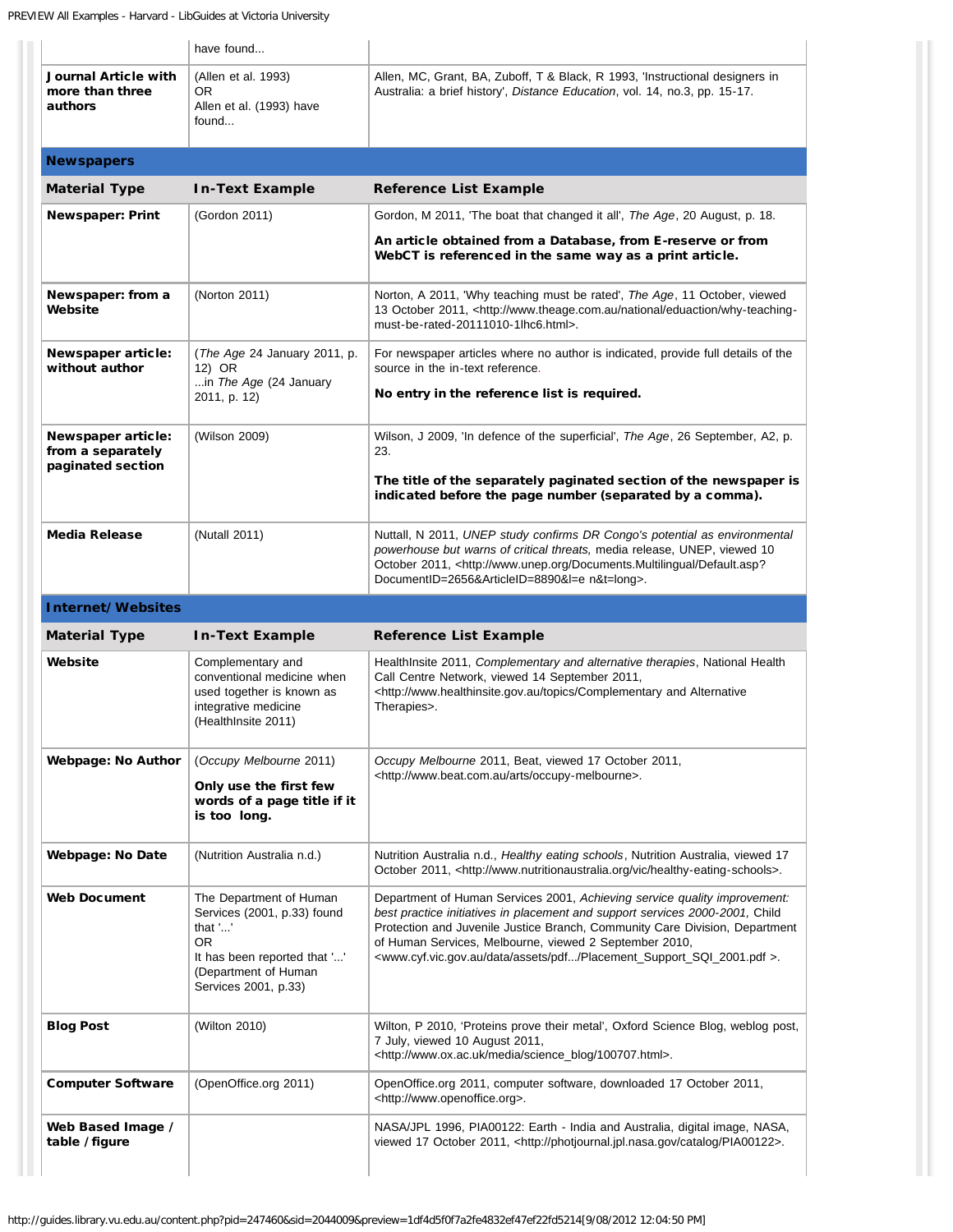|                                    | The Galileo spacecraft<br>obtained this image of the<br>Earth with Australia<br>prominently visible on 11<br>December 1990 |                                                                                                                                                                                                                                                                                                                                  |
|------------------------------------|----------------------------------------------------------------------------------------------------------------------------|----------------------------------------------------------------------------------------------------------------------------------------------------------------------------------------------------------------------------------------------------------------------------------------------------------------------------------|
| <b>Lecture Notes</b>               |                                                                                                                            |                                                                                                                                                                                                                                                                                                                                  |
| <b>Material Type</b>               | <b>In-Text Example</b>                                                                                                     | <b>Reference List Example</b>                                                                                                                                                                                                                                                                                                    |
| <b>Lecture Notes</b>               | llegal or unauthorised access<br>to information does not leave a<br>theft record' (Thomas 2010).                           | Thomas, B 2010, Security and controls, lecture notes, Systems Design<br>BCO3144, Victoria University, delivered 2 September 2010.                                                                                                                                                                                                |
|                                    |                                                                                                                            | Lecture notes obtained from an online source (such as WebCT or<br>E-reserve) are referenced in the same way as above.                                                                                                                                                                                                            |
| <b>Lecture Recording</b>           | Patient ratios were highlighted<br>in a recent lecture (Ryan<br>2010)                                                      | Ryan, R 2010, Week 4: Nurse patient relationships & professional boundaries,<br>lecture recording, Frameworks for Nursing Practice HNB1101, Victoria<br>University, delivered 23 March 2010.                                                                                                                                     |
| Theses                             |                                                                                                                            |                                                                                                                                                                                                                                                                                                                                  |
| <b>Material Type</b>               | <b>In-Text Example</b>                                                                                                     | <b>Reference List Example</b>                                                                                                                                                                                                                                                                                                    |
| <b>Thesis: Unpublished</b>         | (Suwetwattanakul 2010)                                                                                                     | Suwetwattanakul, C 2010, 'Developing a knowledge sharing model for the<br>implementation of the learning organization in Thailand', PhD thesis, Victoria<br>University, Melbourne.<br>Title is not italicised for unpublished theses.                                                                                            |
| <b>Thesis: Published</b>           | (Binder 2009)                                                                                                              | Binder, G 2009, Corporate governance in Arab countries: development of<br>corporate governance in Arab and MENA countries, University of Vienna,<br>Vienna.                                                                                                                                                                      |
| <b>Thesis: Online</b>              | (Barua 2010)                                                                                                               | Barua, S 2010, Drought assessment and forecasting using a nonlinear<br>aggregated drought index, PhD thesis, Victoria University, Melbourne, viewed<br>12 October 2011, <http: 1598="" vuir.vu.edu.au="">.</http:>                                                                                                               |
| <b>Legislation and Cases</b>       |                                                                                                                            |                                                                                                                                                                                                                                                                                                                                  |
| <b>Material Type</b>               | <b>In-Text Example</b>                                                                                                     | <b>Reference List Example</b>                                                                                                                                                                                                                                                                                                    |
| <b>Acts/Statutes</b>               | Section 28 of the Crimes Act<br>1958 Vic) states that<br>OR<br>Acts done with intent(Crimes<br>Act 2001 (Cth), s.28)       | Crimes Act 1958 (Vic) S. 28                                                                                                                                                                                                                                                                                                      |
|                                    | (Sex and Age Discrimination<br>Legislation Amendment Act<br>2011 (No. 40)).                                                | Sex and Age Discrimination Legislation Amendment Act 2011 (No. 40, 2011)<br>No full stops at the end of the reference for the Reference List<br>for legislation and cases.                                                                                                                                                       |
| <b>Bills</b>                       | Carbon Tax Plebiscite Bill 2011<br>(Cth).                                                                                  | Carbon Tax Plebiscite Bill 2011 (Cth)<br>No Italics.                                                                                                                                                                                                                                                                             |
| Cases                              | James Hardie Industries NV v<br>Australian Securities and<br><b>Investments Commission</b><br>(2010) 274 ALR 85.           | James Hardie Industries NV v Australian Securities and Investments<br>Commission (2010) 274 ALR 85                                                                                                                                                                                                                               |
| <b>Conference Proceedings</b>      |                                                                                                                            |                                                                                                                                                                                                                                                                                                                                  |
| <b>Material Type</b>               | <b>In-Text Example</b>                                                                                                     | <b>Reference List Example</b>                                                                                                                                                                                                                                                                                                    |
| <b>Conference Paper:</b><br>Online | (Bayne & Ross 2007)                                                                                                        | Bayne, S & Ross, J 2007, 'The 'digital native' and 'digital immigrant': a<br>dangerous opposition', Annual Conference of the Society for Research into<br>Higher Education (SRHE), Brighton, Sussex, 11-13 December 2007, viewed 9<br>October 2011, <http: natives_final.pdf="" sian="" staff="" www.malts.ed.ac.uk="">.</http:> |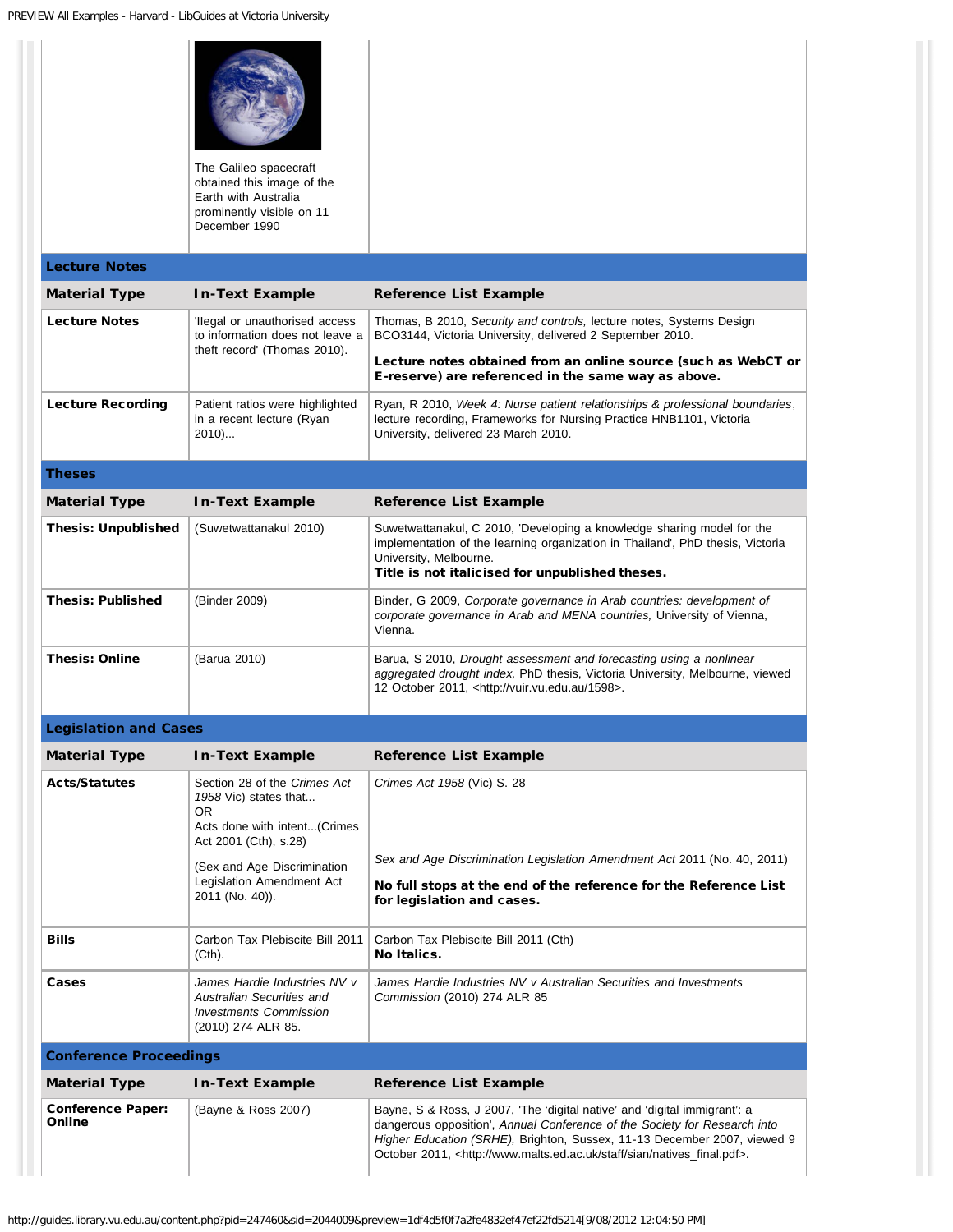|                                                      |                                                                                                                                                                                                                                                          | For papers available online, include viewed date and URL (web<br>site address).                                                                                                                                                                                                                                                                                                                                                                                                                                                                                                            |
|------------------------------------------------------|----------------------------------------------------------------------------------------------------------------------------------------------------------------------------------------------------------------------------------------------------------|--------------------------------------------------------------------------------------------------------------------------------------------------------------------------------------------------------------------------------------------------------------------------------------------------------------------------------------------------------------------------------------------------------------------------------------------------------------------------------------------------------------------------------------------------------------------------------------------|
| <b>Conference Paper:</b><br><b>Published (Print)</b> | (Buckley 2001)                                                                                                                                                                                                                                           | Buckley, R 2001, 'Presentation on the application of regulatory and voluntary<br>instruments for sustainable tourism development in small islands', Island<br>tourism in Asia and the Pacific: a report on WTO/UNEP international<br>conference on sustainable tourism in the islands of the Asia-Pacific region,<br>Sanya, Island of Hainan, China, 6-8 December 2000, World Tourism<br>Organization, Madrid, pp. 46-64.<br>The techniques for referencing conference papers are very<br>similar to those used when referencing a journal article. Put the<br>conference name in italics. |
| <b>Conference Paper:</b><br><b>Unpublished</b>       | (Olasoji & Draganova 2010)                                                                                                                                                                                                                               | Olasoji, R & Draganova, C 2010, 'Mobile learning portal for computing<br>students' paper presented at the IADIS International Conference, Mobile<br>Learning 2010, Porto, Portugal, 19 - 21 March 2010.                                                                                                                                                                                                                                                                                                                                                                                    |
|                                                      |                                                                                                                                                                                                                                                          | For unpublished papers, include the phrase 'paper presented<br>at' before the name of the conference. You do not need to put<br>the conference name in italics.                                                                                                                                                                                                                                                                                                                                                                                                                            |
| Complete<br><b>Conference</b><br><b>Proceedings</b>  | (WTO & UNEP 2001)                                                                                                                                                                                                                                        | World Tourism Organization & United Nations Environment Programme 2001,<br>Island tourism in Asia and the Pacific: a report on WTO/UNEP international<br>conference on sustainable tourism in the islands of the Asia-Pacific region,<br>Sanya, Island of Hainan, China, 6-8 December 2000, World Tourism<br>Organization, Madrid.                                                                                                                                                                                                                                                         |
|                                                      |                                                                                                                                                                                                                                                          | This example shows how to deal with organisations as<br>corporate authors. The name, place and date of the conference<br>are italicised because they form part of the title of the work.                                                                                                                                                                                                                                                                                                                                                                                                   |
| <b>Personal Communication</b>                        |                                                                                                                                                                                                                                                          |                                                                                                                                                                                                                                                                                                                                                                                                                                                                                                                                                                                            |
| <b>Material Type</b>                                 | <b>In-Text Example</b>                                                                                                                                                                                                                                   | <b>Reference List Example</b>                                                                                                                                                                                                                                                                                                                                                                                                                                                                                                                                                              |
| <b>Email</b>                                         | An email (Ayers, JW 2011,<br>personal communication, 2<br>September) confirming that<br>results are accurate                                                                                                                                             | You <b>do not</b> need to include an entry in the reference list.                                                                                                                                                                                                                                                                                                                                                                                                                                                                                                                          |
| <b>Interview</b>                                     | During an<br>interview conducted on<br>11 October 2011, Prof Peter<br>Dawkins stated that<br>OR.<br>The Vice Chancellor's<br>statement was confirmed<br>during an interview (Dawkins,<br>P 2011, personal<br>communication, 11 October)                  | You do not need to include an entry in the reference list.<br>This example is about referencing information from an interview<br>that you have conducted. For interviews conducted by another<br>person or using different media, please refer to the page on<br>multi-media formats in this guide.                                                                                                                                                                                                                                                                                        |
| Letter                                               | In a letter dated 17 October<br>2011, Ben Cork stated that<br>0R<br>Ben Cork expressed sincere<br>regret in his letter (Cork 2011,<br>personal communication, 17<br>October)                                                                             | You <b>do not</b> need to include an entry in the reference list.                                                                                                                                                                                                                                                                                                                                                                                                                                                                                                                          |
| Telephone call                                       | During a phone interview<br>conducted on 11 October<br>2011, Professor Sally Richards<br>stated that<br>OR.<br>The Vice Chancellor's<br>statement was confirmed<br>during a phone interview<br>(Richards, S 2011, personal<br>communication, 11 October) | You do not need to include an entry in the reference list.                                                                                                                                                                                                                                                                                                                                                                                                                                                                                                                                 |
| <b>Multi-Media Formats</b>                           |                                                                                                                                                                                                                                                          |                                                                                                                                                                                                                                                                                                                                                                                                                                                                                                                                                                                            |
| <b>Material Type</b>                                 | <b>In-Text Example</b>                                                                                                                                                                                                                                   | <b>Reference List Example</b>                                                                                                                                                                                                                                                                                                                                                                                                                                                                                                                                                              |
| <b>Streaming Video</b>                               | (Norberg-Hodge & Page 2011)                                                                                                                                                                                                                              | Norberg-Hodge, H & Page, J 2011, The economics of happiness,<br>videorecording, Kanopy, Scarborough, WA.                                                                                                                                                                                                                                                                                                                                                                                                                                                                                   |
|                                                      |                                                                                                                                                                                                                                                          |                                                                                                                                                                                                                                                                                                                                                                                                                                                                                                                                                                                            |